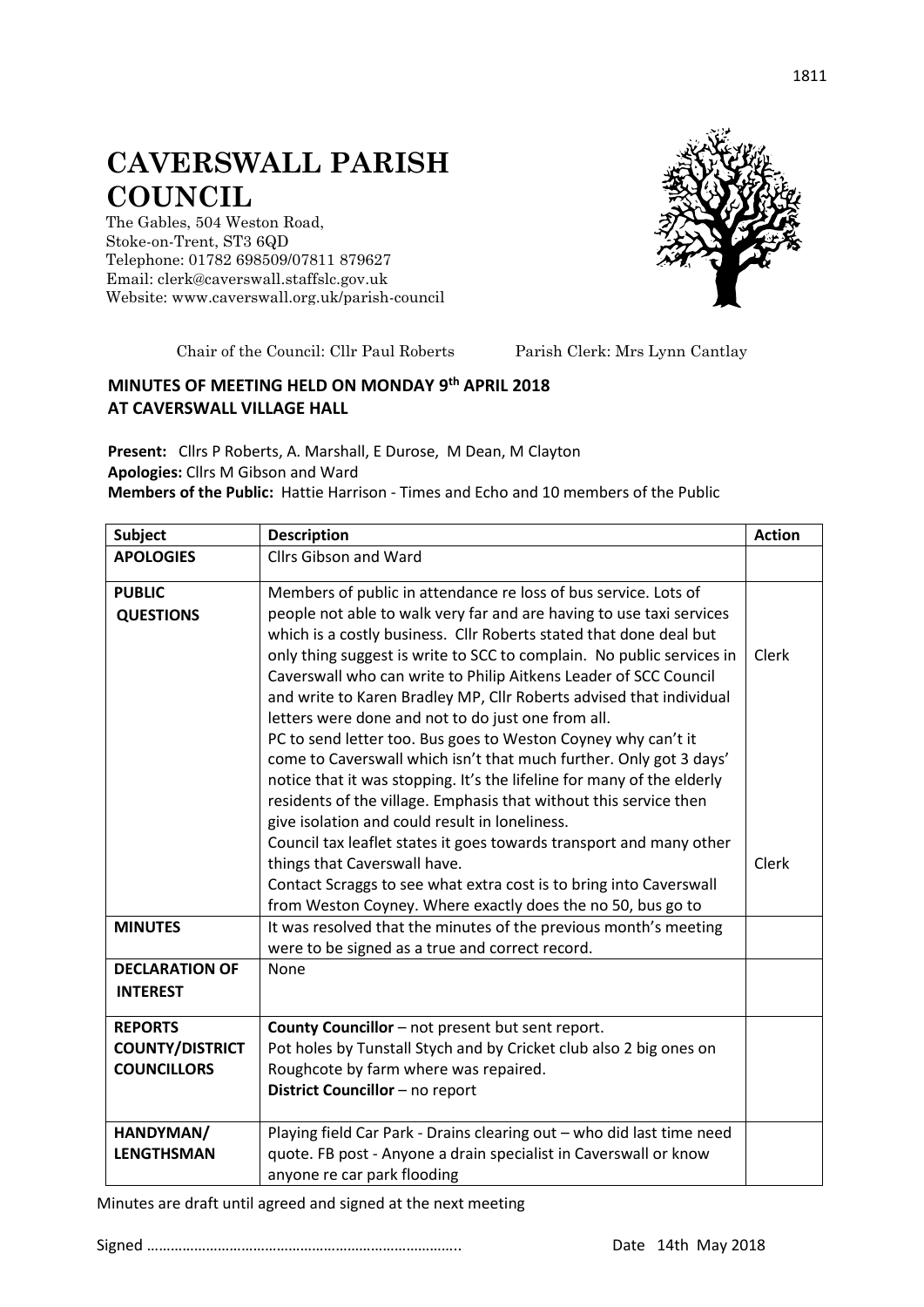| Subject                | <b>Description</b>                                                    | <b>Action</b> |
|------------------------|-----------------------------------------------------------------------|---------------|
|                        |                                                                       |               |
|                        | <b>HIGHWAYS ISSUES:</b>                                               |               |
| <b>MATTERS ARISING</b> | 44/18-Grids and Drains - no report                                    |               |
| <b>FROM PREVIOUS</b>   | 45/18-Footpaths - Sandy Lane there used to be footpath which          |               |
| <b>MEETINGS</b>        | brings you out on Roughcote Lane, Clerk to write to SCC Rights of     | Clerk         |
|                        | Way advising that sign has been moved and footpath line altered.      |               |
|                        | 46/18 - Village Signs - Caverswall                                    |               |
|                        | (31/18, 17/18, 3/18, 160/17. 141/17, 126/17, 114/17, 101/17,          |               |
|                        | 83/17                                                                 |               |
|                        | Still waiting for reply from Mr Rushton, chase him up and if no       |               |
|                        | progress look into other options.                                     |               |
|                        | 47/18 Defibrillator - Locations/Installation                          |               |
|                        | (32/18, 18/18, 5/18, 5/18, 162/17, 143/17, 128/17, 116/17,            |               |
|                        | 103/17, 87/17)                                                        |               |
|                        | Clerk spoken to the owner of Hardiwick Kennels, Gordon Oldfield,      |               |
|                        | and he is very happy for a defibrillator to be placed on the outside  |               |
|                        | of his premises where it will be accessible to everyone, Clerk has    |               |
|                        | contact Chad Bloor with a view to going to check where it can be      |               |
|                        | located.                                                              |               |
|                        | Clerk has also contact Chad Bloor and the pads for the defibrillator  |               |
|                        | at the Auctioneers Arms need replacing, as soon as he has these       |               |
|                        | the defibrillator can be installed. Clerk to contact Chad to get box  | Clerk         |
|                        | dropped off at Auctioneers to get ready for defibrillator.            |               |
|                        | 48/18- Flag pole for the village                                      |               |
|                        | (34/18, 19/18, 6/18, 162/17, 145/17, 130/17, 118/17, 105/17,          |               |
|                        | 89/17                                                                 |               |
|                        | Photo needed of where we want it re installation costs.               |               |
|                        | 49/18 - Auctioneers Arms                                              |               |
|                        | Progressing well and hoping for opening $1st$ or $2nd$ weekend in May |               |
|                        | just little jobs to do.                                               |               |
|                        | 50/18 - Speeding vehicles in Caverswall                               |               |
|                        | (36/18, 23/18, 13/18)                                                 |               |
|                        | On-going issue.                                                       |               |
|                        | 51/18 - 7.5-ton restriction or Not suitable from HGV signs -          |               |
|                        | <b>Catchums Corner area</b>                                           |               |
|                        | (37/18, 24/18, 14/18)                                                 |               |
|                        | Still ongoing with C Cllr Ward.                                       |               |
|                        | 52/18 WW1 Centenary                                                   |               |
|                        | (38/18, 27/18)                                                        |               |
|                        | Clerk has been in contact with Royal British Legion regarding the     |               |
|                        | "Silent Soldier" campaign, the campaign is being done on donations    |               |
|                        | with the suggested donation of £250.00 from Parish Councils, £150     |               |
|                        | goes to the Royal British Legion, £100 is cost of producing, delivery |               |
|                        | costs etc.                                                            |               |
|                        | Order it and it will be placed by in the area by memorial tree and    | Clerk         |
|                        | flagpole deliver to either Cllr Roberts of Marshalls house.           |               |
|                        | 53/18 Parking on verges on School Lane                                |               |
|                        | (39/18, 28/18)                                                        |               |
|                        | Letters to be delivered                                               |               |

Minutes are draft until agreed and signed at the next meeting

Signed …………………………………………………………………….. Date 14th May 2018